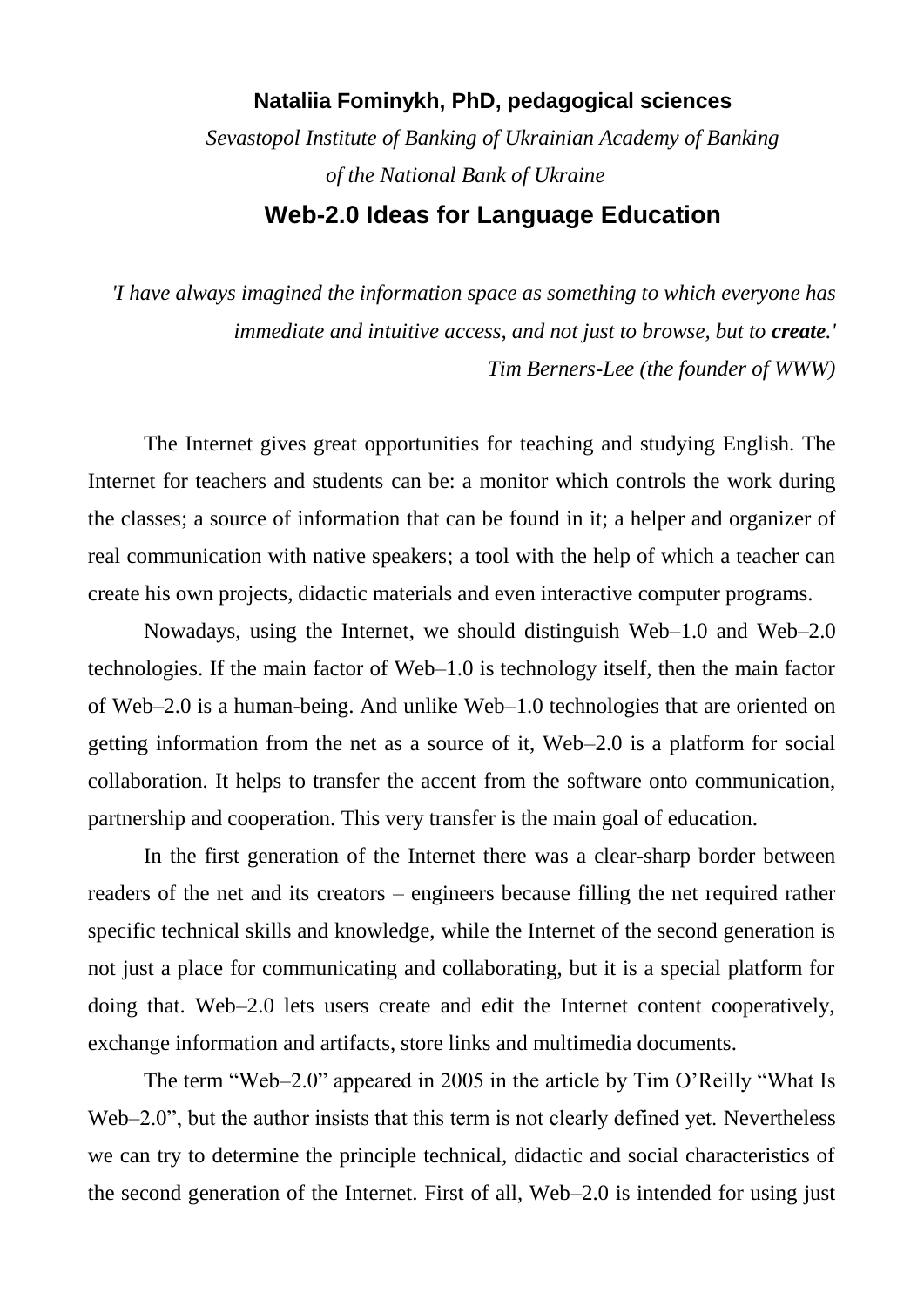programs-browsers without installing special software to be able to work with its sources and content. Secondly, "harnessing collective intelligence" [2] enhances developing and filling the technologies with the information. Thirdly, presence of so called social nets enables users to collaborate and exchange information rapidly.

So, Web–2.0 moves the borders of users $\leftrightarrow$ author, local $\leftrightarrow$ removed, private↔public. As for the border users↔author: While in the Web of the first generation users could just consume information that had been published by the author of the web-site, then due to Web–2.0 everybody on the net can become a coauthor that means we can change, correct, comment, evaluate educational products, consult with the professionals, ask questions and get answers. Hereby, the content that is being created by the net-users is becoming the greatest channel of social communicating and collaborating.

The examples of this attribute can be such teachers' tools as Quia, ESL-video, Mindomo, Blogs, Wiki, Quests, the most famous Web–2.0 service YouTube and a lot of others. On these sites you can publish your own electronic projects for the teachers around the world. So, you become famous in one minute because everybody can use you publications and give you permission to use his works as well.

As for the border local $\leftrightarrow$ removed just imagine such a situation. You are invited to a conference and suddenly you are struck by the idea to demonstrate your projects. How to do it if they are saved on your local home computer? The technologies of the second generation of the Internet allow saving personal information in special places called web data or media storages and reaching your data anywhere in the world at any moment. In addition it is very save because in order to get access to your data you don't have to use any flash cards, disks or other information carriers which are not very reliable. The examples of such services are: information sharing sites, media storages, and even your e-mail box.

Removing the border private $\leftrightarrow$ public is the main feature of Web–2.0. It's up to you to decide to make everything you publish private or public. And every Web–2.0 service can be the example of it, especially, social networks. If you make you materials public other people can find them with help of the tags. This technology is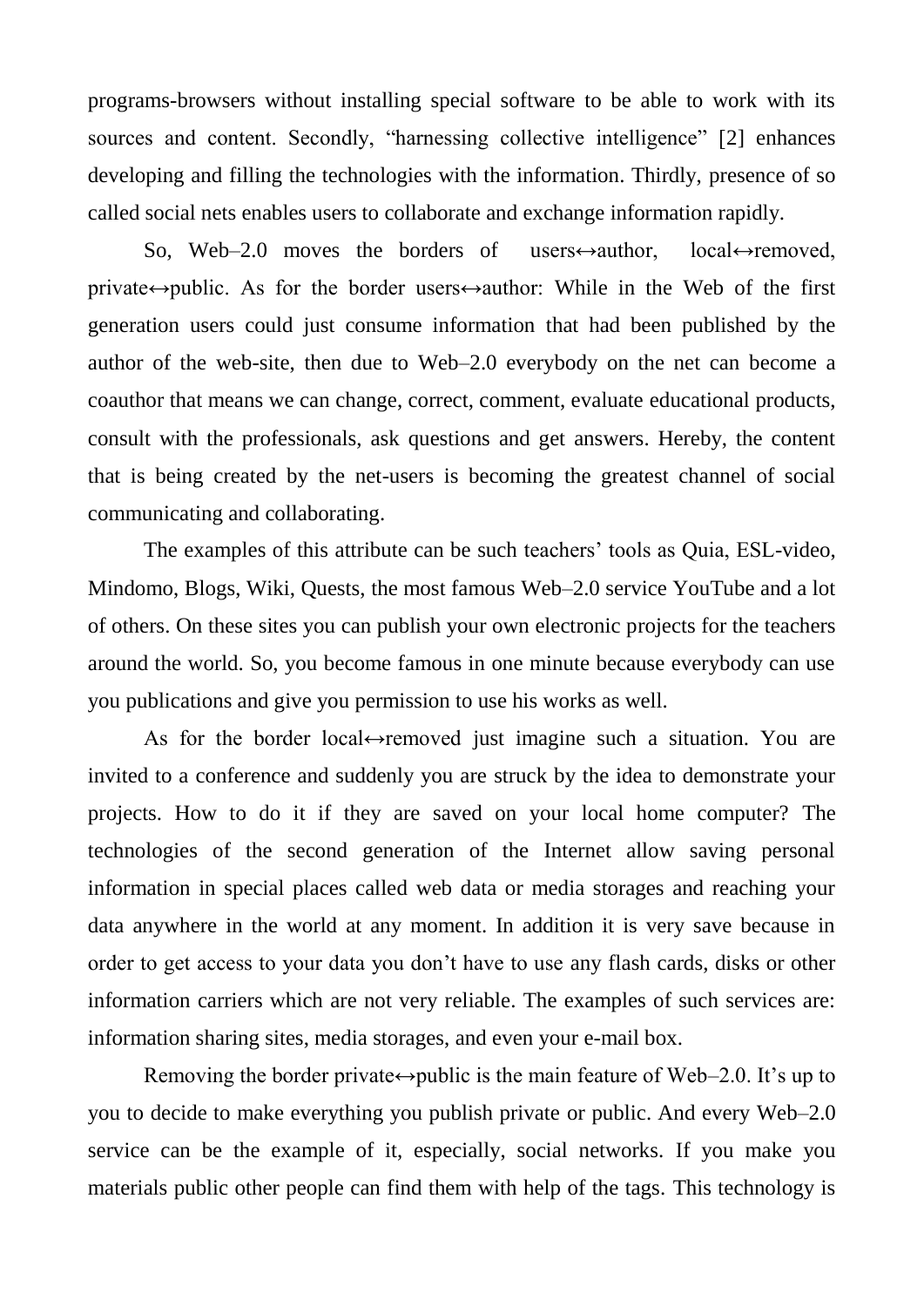called folksonomy – it lets people give tags to their web-products and find different materials using the tags. It is so called folk classifying of sites.

Generalizing the works by Paul Anderson, O'Reilly and our own experience in this field, will try to accentuate the basic social features of Web–2.0. Among them:

– openness and simplicity;

– presence of a great anonymous discrete audience that encourages selfexpressing and self-revealing;

– users' partaking in sources' developing and their self-controlling of the process;

– technical mediation of communicating on the net;

– a radical decentralization, that means all the users have the same rights and responsibilities;

– having no border, every user can expand Web–2.0 services and its content endlessly;

– collaborating and communicating in different social groups;

– individual production and user generated content;

– harness the power of the crowd;

– radical trust for every user;

– moving from individual intellect to the collective one.

The synonyms to Web–2.0 are: collaboration, information sharing, recommendation, participation, cooperation, usability, mobility, accessibility and even economy (you don't have to buy any disks of flash-cards and you don't have to print your Handouts any more).

As for educational and didactic peculiarities of the second generation of the net, they flow from the technical and social ones. These characteristics enable a teacher to create his own Learning Environment, use element of Distance Education, actualize individual students' work, motivate students greatly and raise teacher's own professional activity to a new level – level Web–2.0.

Teachers around the world consider Web–2.0 to be a great platform for project work because of using the wisdom of the crowd as the psychologists say that a group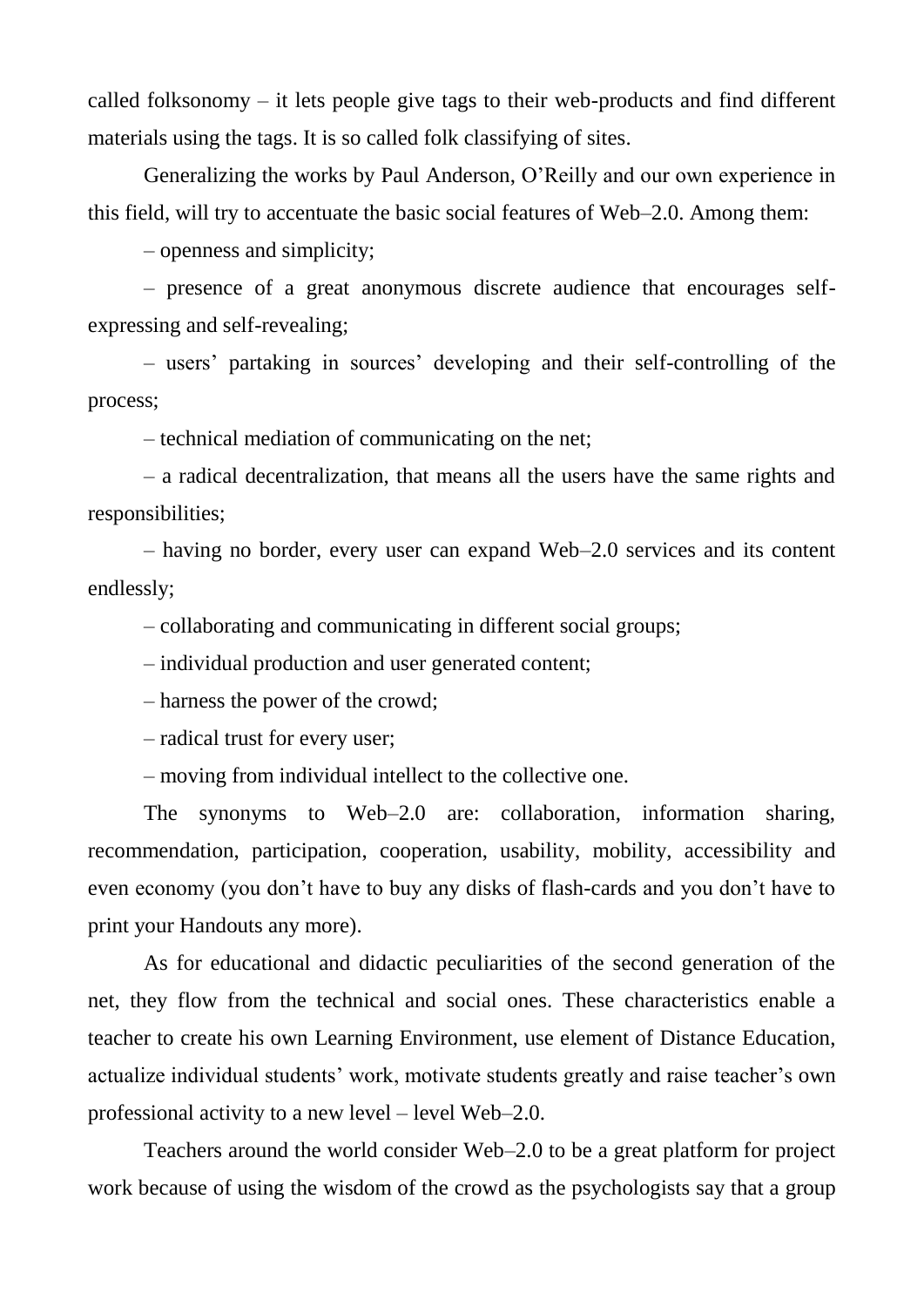of people collaboratively can found a much wiser decision to a problem than the wisest member of this group working individually.

With the emergence of the notion Web–2.0 there appears a term education–2. Some scientists consider it to be just a successful metaphor, but a lot of teachers around the world believe that education–2 is a certain conception. This notion is defined as a complex of educational systems that are based on the principles which are adequate to the purposes and objectives of education in the postindustrial society.

And finally we can make an attempt to define Web–2.0 as a new generation of the Internet based on users' collective work as for creating and exchanging content, it is a distributed technology built to integrate that collectively transform collective participation into valuable emergent outcomes. And it's up to you to broaden this definition.

And as the Internet is being created nowadays collectively by all the people around the world this very net is becoming valuable for every member of the society. So it will develop the information culture of us, teachers and our students as well.

The lists of Web–2.0 characteristics suggested in the report give us just a vague notion about the second Internet generation, but it's possible to find practical recommendations and much more information on the topic on the site for philologists<http://shvidko172.narod2.ru/> on its page WEB–2.0 services in teaching English. Here you will find a catalogue of WEB–2.0 services and some examples how to use them to teach and study English.

We use widely the ideas of Web–2.0 in our University. On the page Students' Corner on the site you will find materials for students and on this very page there is a video-class for students where they can study new material, do exercises and have tests on listening, writing and speaking.

So, nowadays nobody considers Web–2.0 to be just a commercial trick any more, but a great principally new platform of the net; a modern social notion; a contemporary way of perception and using the Internet.